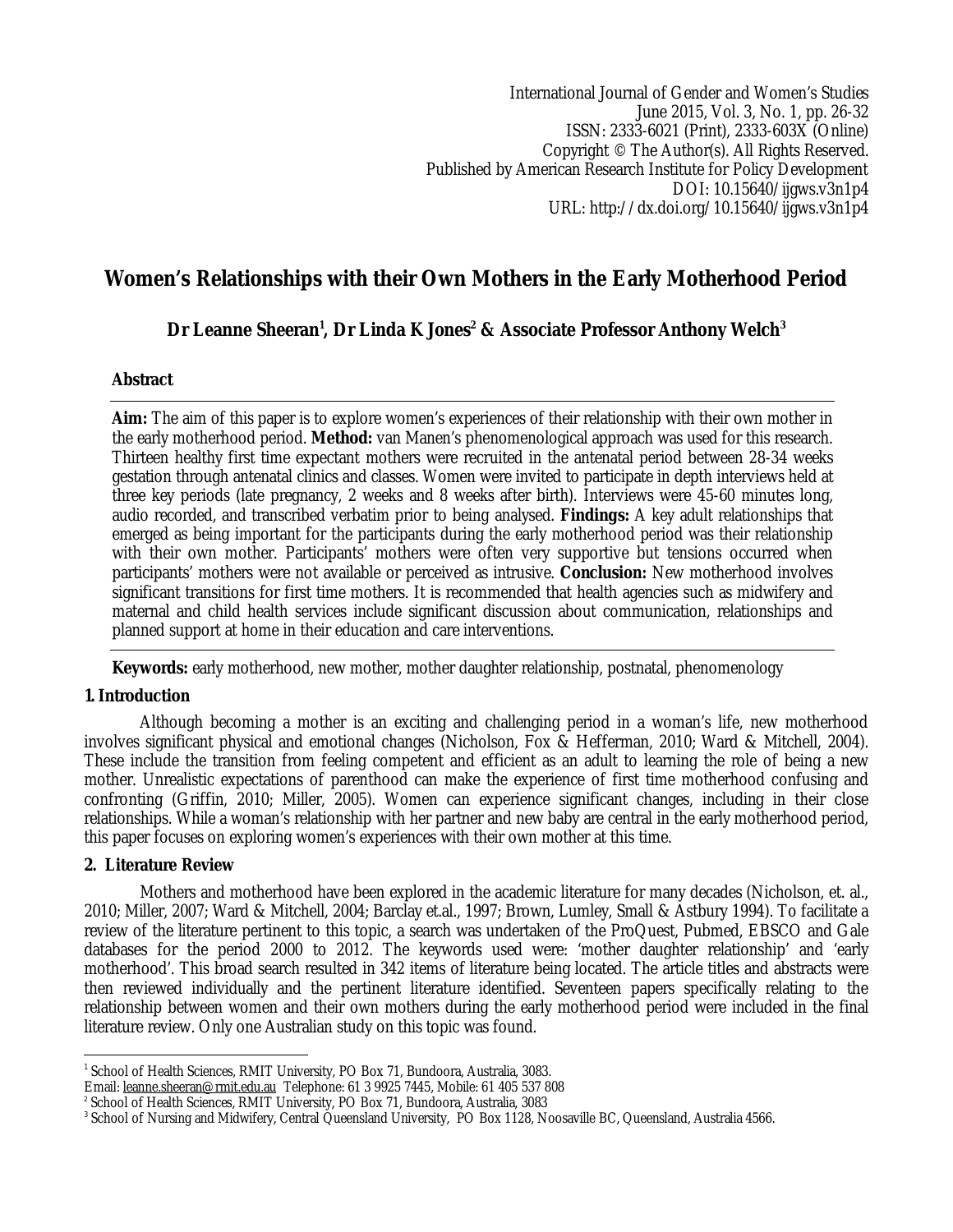A disparate literature was revealed concerning women's experiences of their relationship with their own mother during the early motherhood period. One such article by Nelson (2003) noted an increase in closeness between women and their families following the birth of an infant, but emphasised that this was not experienced by all women. For instance, some women reported increased tension due to their lifestyle choices not being approved by their own mother (Nelson 2003). In contrast, other work has explored how women's experiences of being mothered as a child affected women's psychological adaption to pregnancy and how this impacted on the formation of maternal identity (Della Vedova, Ducceshi, Cesana & Imbasciati, 2011). This has been the focus of the literature in this area (for example, Lederman & Weis, 2009), but is not within the scope of this paper. Much of the literature that specifically considers women's relationship with their own mothers in the postnatal period is focused on adolescent mothers. For instance, a review of research in this area by Bunting and McAuley (2004) found that teenage mothers identified their mothers to be both a source of support and a source of conflict. The sources of conflict were not specifically identified in the studies reviewed, but it was suggested that these related to the teenagers' struggle for autonomy and independence, disagreements about living in the same household and taking responsibility for their baby. Most of the research reviewed by Bunting and McAuley related to African –American teenage mothers, although there was one small study of teenage mothers in Britain reviewed which identified similar issues to those identified in the American studies (Bunting & McAuley).

Another study that explored mother daughter relationships again with teenagers only was undertaken by Jacobs and Mollborn (2014). These authors undertook interview based research with 18 African American and 30 Latina teenage mothers living in the Denver, Colorado, metropolitan area. Their findings regarding the effect on the mother daughter relationship indicated that this was initially shattered due to rejection by the participants' mothers on the news of their daughter's pregnancy. As a consequence, the authors concluded that the teenagers had a deep sense of loneliness and isolation and cautioned about the mental health ramifications of this process (Jacobs & Mollborn, 2014). In response, the teenage mothers sought ways to repair the mother daughter bond through the development of independence and autonomy (Jacobs & Mollborn). This research interviewed teens from low income areas and found that the pregnancy caused hardship for these young women. Both this study and the review by Bunting and McAuley (2004), however, only explored the teenage daughter - mother relationship. There was one study that partially explored mother daughter relationships but this was during the pregnancy only. This was a hermeneutic study of women's experience of early pregnancy which considered the mother daughter relationship as part of their research on women who were pregnant for the first time (Modh, Lundgren & Bergbom, 2011). The study involved in depth interviews with 12 healthy Swedish women between the ages of 17 and 37. Findings from the study indicated that pregnancy could change the relationship between the woman and her parents, particularly with their mothers. If the expectant women were already close with their mother, this relationships become closer and more importantly had changed from a mother daughter to a mother-mother relationship (Modh et al., 2011).

On the other hand, those expectant mothers who did not have a good relationship with their own mothers hesitated to share their joy at being pregnant, while those whose own mothers seemed to display a lack of interest in their pregnancy expressed sadness and felt that something was missing (Modh et al., 2011). This study had a small cohort of participants but produced rich data on the experiences of women who had become pregnant for the first time. The study, however, only focused on the pregnancy experience of these women. A different approach to the relationship between new mothers and their own mothers was evident in work undertaken by Sejourne, Alba, Onorrus, Goutaudier and Chabrol (2011) in their consideration of the intergenerational transmission of postpartum depression. This study, undertaken in France, involved 65 pairs of adult mothers who had recently given birth and their own mothers. The new mother's depressive symptom logy was assessed and a retrospective diagnosis of any postnatal depression experienced by the woman's own mother was also made. The study included an evaluation of the quality of the mother daughter relationship and found that the weaker the attachment between mother and daughter the more intense were the depressive symptoms (Sejourne et al). This supports the findings from the studies mentioned above related to teenage mothers and the effect on the mother daughter relationship (Jacobs & Mollburn, 2014) and women during pregnancy (Modh et al. 2011). The study by Sejourne and colleagues, however, was only focusing on women with postnatal depression.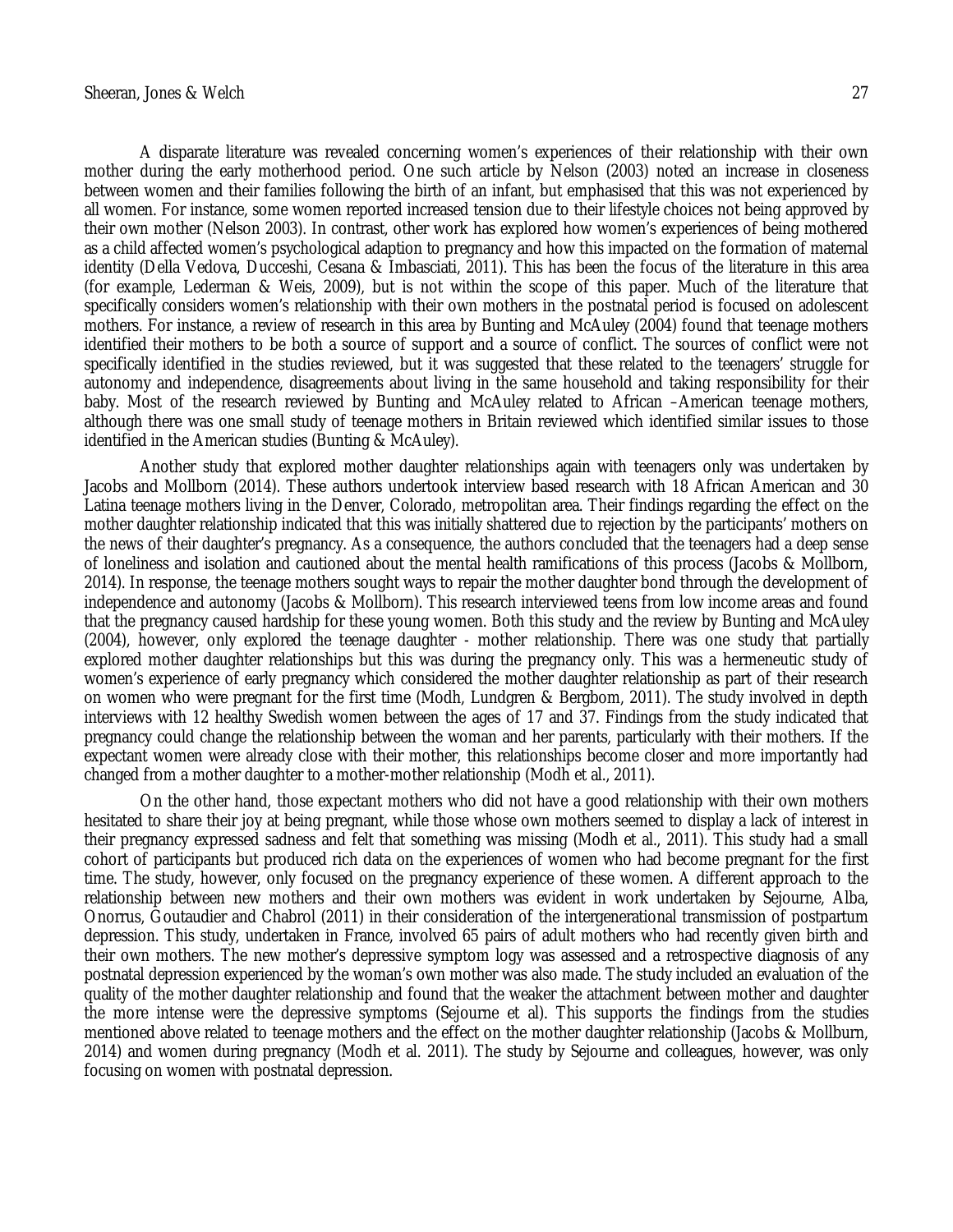There was one Australian qualitative descriptive study which addressed women's relationships with their own mothers during the postnatal period, although in the context of supporting breastfeeding in new mothers (Reid, Schmeid & Beale, 2009). This study found that the relationship between new mothers and their own mothers was complex, and can be affected by the previous nature of the relationship as well as the other roles and relationships with which the mothers' own mother is involved. As the authors themselves point out, the findings of this study are limited by the small sample size (four paternal grandmothers and seven maternal grandmothers) and the homogeneity of the sample (Reid et al. 2009). In addition, the focus of this study was on breastfeeding support. The above literature provides some insight into the relationships between new mothers and their own mothers, mostly in the context of teenagers, in other cultural settings, during pregnancy or other care settings, such as postnatal depression. There appears to be a lack of research and resulting literature regarding the relationship between new mothers and their own mother during the postnatal period in the Australian cultural context, which this paper aims to address.

## **3. Study Design**

This study chose van Manen's hermeneutic phenomenology to underpin this research (van Manen, 1997). This methodology is based on the existential tenets of lived space, lived time, lived relationships and lived other as espoused in the works of Merleau-Ponty (1997) and later van Manen. These tenets seemed particularly suited to the rich physicality of the birthing and early motherhood experience, and also supported the desire to give voice to women's experiences. van Manen's theoretical framework has been used in a number of studies of women's health (Boughton & Halliday, 2008; Allan & Dixon, 2009; Crain & Koehn, 2012). A purposive sample of 13 healthy first time expectant mothers was recruited between 28 to 34 weeks gestation. The inclusion criteria for the study were that women were aged 18 years or older, able to converse in English, and either lived or attended antenatal care in a rural area in Victoria, Australia, where the study was undertaken. Women were excluded from the study if they were unwell during pregnancy or if their baby was separated from them after birth, such as requiring special care nursery admission. Invitations to participate in the study were extended to women attending antenatal clinics or education classes at two district hospitals and local medical clinics through displayed posters and pamphlets. Interviews took place in locations chosen by participants, which was either their own home or the home of a family member. Three interviews were conducted with each participant, being in late pregnancy (34 to 40 weeks), and 2 and 8 weeks after birth.

Each interview began with a broad open ended single question 'What is being a mother like for you at this time?' This question was used as it encouraged conversation and allowed women to describe their own experiences and tell their own stories without imposing an external structure. This question was followed by small prompts and encouragement to women to explore what they shared in greater depth. For example, 'Can you tell me more about that?' 'Yes…' 'Mmm?' 'Go on …', 'What do you mean by … ?' As participants shared their experiences of early motherhood, further recursive questioning was undertaken to explicate their experiences in these areas. Interviews were essentially conversational (Bergum 1986). At the commencement of the second and third interviews, the researcher provided participants with a verbal summary of the previous interview and offered participants an opportunity to confirm or clarify the findings. Each participant concurred that the summary reflected what they said. All 39 interviews were undertaken by the primary researcher and lasted between 45 to 60 minutes. The interviews were all audio recorded and transcribed verbatim. Transcripts of interviews with two participants were returned to them for confirmation of the accuracy of the transcription; this confirmation was subsequently provided. Ethics approval for the study was obtained from RMIT University Human Research Ethics Committee All ethical standards were adhered to, including standards for anonymity, confidentiality and informed consent. Prior to the first interview, women were given written information about the project, any questions they might have were discussed and women signed a consent form. Participants were invited to choose their own pseudonym, which is used throughout the transcripts.

## **4. Analysis of Data**

Data was analysed using van Manen's approach (van Manen, 1997). Three techniques were employed. Firstly, in the 'holistic reading approach' attention was given to the text as a whole to identify phrases which captured the main significance of the entire text. The next strategy involved reading the text several times to identify statements in the text that seemed especially revealing or essential about the experience being described. These statements were then highlighted.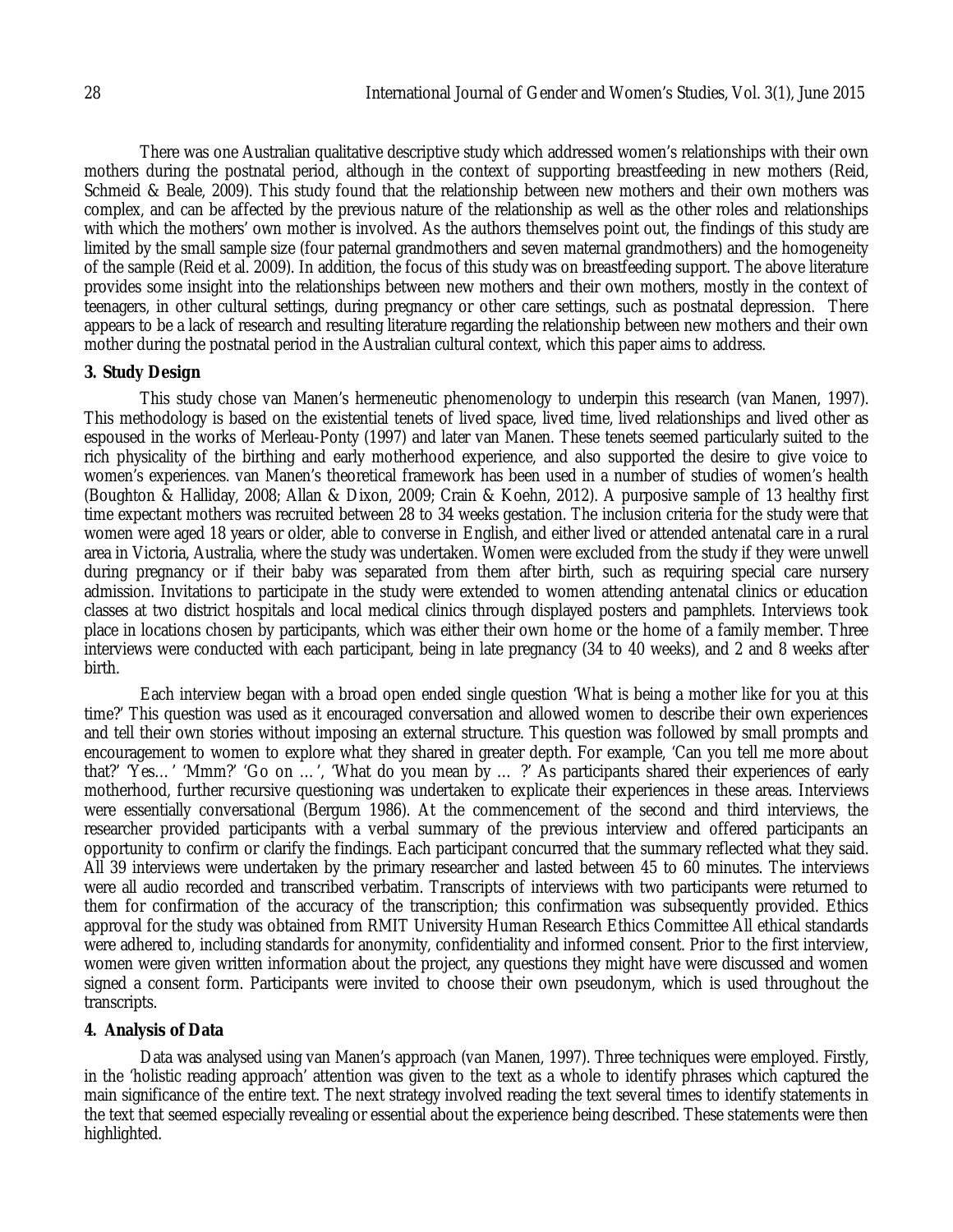The third step involved a detailed reading of sentences and sentence clusters and asking what they revealed about the experience being described (van Manen, 1997). The four existential tenets of lived time, lived body, lived space and lived other provided a framework to explore women's experiences. Data analysis was undertaken by the primary researcher who documented her own perceived biases prior to commencement of the research. In addition, the researcher kept a reflective diary in which was recorded an exploration of her own understandings and beliefs about the phenomenon during the course of the research. These were all discussed with the co-authors of this paper.

### **5. Findings**

#### 5.1 Participant Details

The participants were healthy first time mothers aged between 18 and 34 years, with the average age being 28 years. Twelve women were in couple relationships with the father of their baby at the time of the study. Most were employed in semi-skilled work. The analysis of the interviews held at 2 and 8 weeks after the birth revealed four major postnatal themes. These were: living the physical experience of early motherhood, learning to feed, the emotional experience of learning to mother, and women's experiences of relationships. From the latter theme, one of the key adult relationships emerging from the data as being significant for the women in this study was their relationship with their own mother. These findings are presented, with the use of participant's own words where relevant.

### 5.2 It is Important to have your Mum Around

In the postnatal period participants' relationships with their own mother emerged as significant in influencing their transition to motherhood. For example, Xerri identified a number of reasons why it was *'important to have your mum around'* (1.3 X58). She described having a strong bond between her mother and herself, but that she did not realise how much her mum would do to support her (1.3 X59-60). This included visiting at 4.30am one morning when Xerri was distressed and overwrought. Xerri would also telephone her mum at home or work for advice when needed (1.3 X57-59). Jess was similarly supported by her mother during labour, birth and the postnatal period. Both Xerri's and Jess' mothers helped them in latching their babies to breastfeed. Jess' mother stayed with her in hospital when she was unable to sit up due to a post spinal headache, and would keep her company at night in the early weeks after discharge as she breastfed her baby. Jess commented *'I reckon I would have fallen into a heap by now if I hadn't had mum around'* (3.2 J76), and noted that her mum helped her with *'everything'* and had been *'excellent'* (3.2 J64-65). As these participants gained confidence in their mothering ability they became less dependent on their own mothers, but nevertheless retained a close relationship.

#### 5.3 Increased Contact was not Necessarily Support

A small number of participants reported that they did not have a close relationship with their own mother and only had irregular contact prior to their pregnancy which changed as they drew close to giving birth. Bernadette, for example, shared that while she was not at all close with her family she received many telephone calls from them as she drew close to term (9.1 B62). Similarly, Gail reported that contact with her mother increased from zero visits over a six year period to three visits in a fortnight after her baby was born (7.2 G88). This increased contact, however, did not necessarily translate into support. Gail commented that while her husband's family were *'fantastic'* she did not receive much support from her own family (7.2 G87). Over time the relationship between these women and their mothers reverted to the previous irregular contact. Gail summarised the dilemma of her feelings by explaining there was *'all this good stuff you want to share with someone… but it's not your mum so it's different'* (7.2 G87).

#### 5.4 Some Mothers were Missing or Absent

Several participants experienced their mother as '*missing*' or '*absent'*. At the time their babies were born the mothers of three participants were living interstate and another participant's mother lived overseas. Some of these grandmothers travelled to visit their daughters in the early days of new motherhood. These participants described mixed emotions about spending time with their mothers. On the one hand all were delighted to share their new baby with their family and many of the participants emphasised a new understanding of what their own mother had gone through in giving birth to them. However, some participants described that while their mother helped them *'a bit'*, sometimes they did not receive as much help as they had thought they would receive (11.3 L64). Some visiting mothers had more of a 'guest' role than that of the 'helper' role that was anticipated and 'basically came for a holiday' (5.3 R 67). Kate's mother lived overseas and Kate missed her greatly, especially at the end of her pregnancy.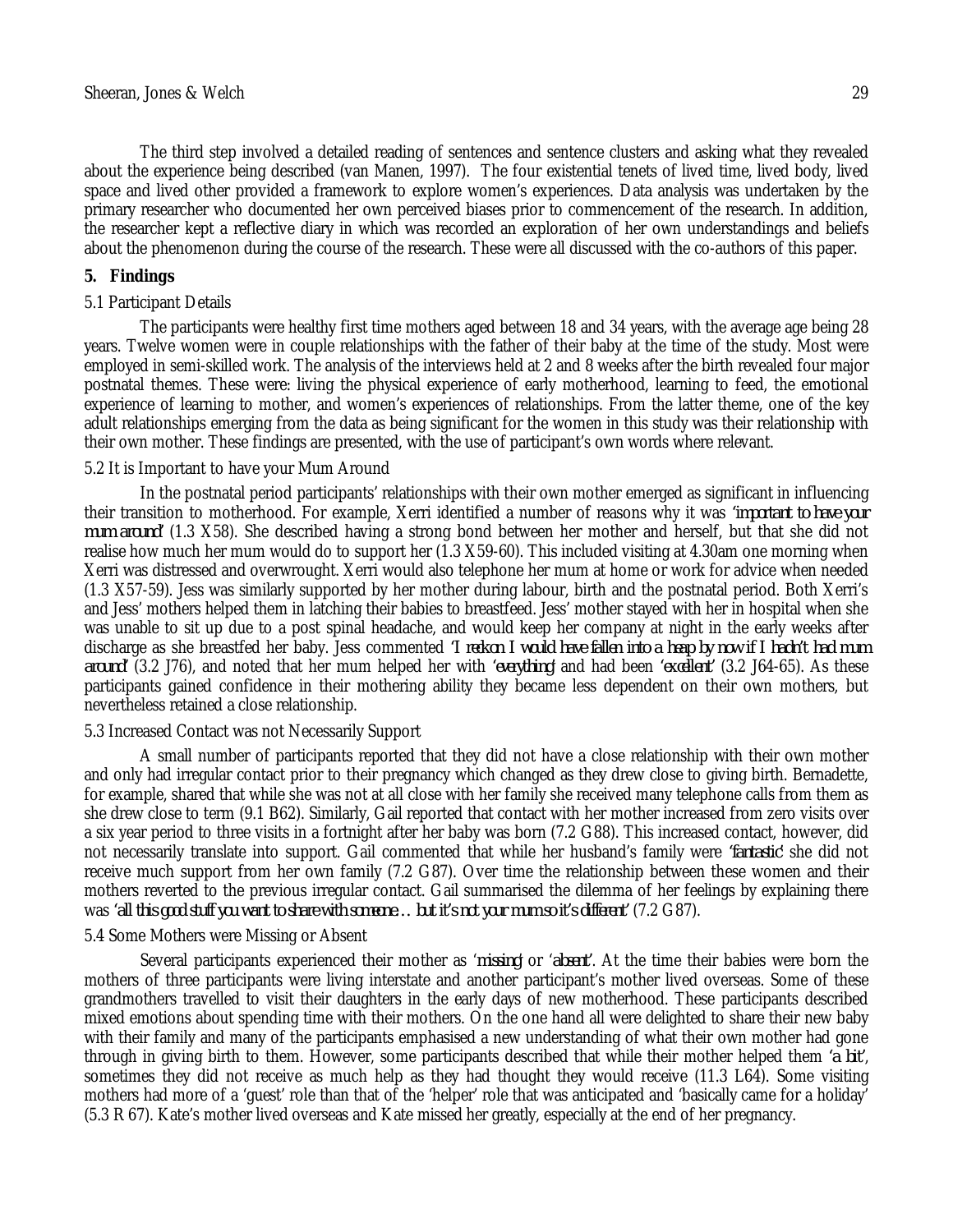Although Kate had frequent telephone contact with her mother, she felt she needed her mother in person for 'the little things. Things that you can talk about with your mum that you don't talk about with anyone else. That support and comfort of getting a cuddle from your mum. No matter how old you are' (10.2 K195-196). One participant's mother died from cancer early in her pregnancy. Angela's grief and loss were close to the surface as she made the transition to becoming a mother herself. Angela's deep sadness was palpable as she described one moment among many when she thought of her absent mother and the reality that she would never be able to share the joy of her baby: 'I said to my Dad 'I just want to pick up the phone and ring her' and he said 'Well you can't,' and I said 'I know, but I just want to.'…. God, she would have loved him [the baby]' (2.2 A118). In the final postnatal interview, Angela explained 'I just miss that bit of support. No one's like your mum … you have friends and that… but it's just not the same' (2.3 A8). Angela's grief at the loss or her mother was still deep and persisting at the end of the postnatal period.

### 5.5 Occasionally Mothers were Intrusive

In contrast, a few participants experienced their own mothers as intrusive at times during the early motherhood period. This was manifested in various ways. For instance Gail experienced her mother as visiting too often. The situation was intrusive and difficult as her parents had previously broken contact for years after an argument with her husband, but now they had a baby they visited frequently. Gail described '… all these emotions that are running through you …it's something you don't need' (7.2 G89-90). In a similar but different vein Hayley experienced the situation of having family stay too long when they visited. Hayley notes her mother was 'absolutely rapt' with her baby, but they stayed visiting 'until 11.00 pm at night and it was just too much' (13.2 H160-162). Another example of intrusiveness was where Lee-ann reported that her own mother read through the personal journal she had kept of her pregnancy and motherhood experience: 'she went ...and read through my journal. I was quite surprised that she did that because she didn't ask. She …just opened the journal and started reading it.' (11.3 L64). Lee-ann had recorded in the journal how much she had wanted her mother and how upset she was that her mother was not at the hospital, and remained surprised that her mother did not discuss this or say anything about that to her afterwards (11.3 L64). These behaviours fuelled some tensions between participants and their own mothers as the participants perceived them as impinging on their personal space or privacy. Participants described their annoyance or irritation with these intrusive behaviours but this was reported as being only gently conveyed to their mothers.

#### **6. Discussion**

What emerged in this study was that women's relationship with their mothers was significant in influencing their transition to motherhood. There was considerable variation in the relationships participants had with their own mothers in the early motherhood period. A number of participants described warm relationships with their mothers that included increased understanding and the provision of significant emotional and practical support. These women gradually became less dependent on their mother but continued to have a close relationship with them. This is consistent with the existing literature. For example, Korn (2001) reported that daughters have more in common with their mothers after they became mothers themselves, as they are able to relate to and understand their perspective better, have more respect, and value their judgement more. Similarly Fischer (1983) found that when a woman becomes a mother, mother and daughter tend to re-appraise each other and become more involved in each other's lives. Changes in the relationship between new mothers and their own mothers therefore involved redefining and renegotiating their respective social positions, roles and family structure. Modh and colleagues (2011) aptly describe this relationship change as going from a mother daughter to a mother-mother relationship. The challenge of more ambivalent or conflictual relationships between some participants and their mothers has also been explicated. This study found that new mothers had increased contact with their own mothers around the birth and during the early weeks after birth, even when their relationship had not previously been close. The increased contact however, was not necessarily supportive and was sometimes intrusive. This is in contrast to the study undertaken by Modh and colleagues (2011) who found that increased closeness only occurred if the relationship was close to start with. This study, however, only investigated the mother daughter relationship during pregnancy (Modh et al.). In some cases, in the current study the increased contact became intrusive or unwelcome. The impact of an intrusive relationship varied, but generally resulted in the women feeling unsupported and needing to explore other avenues for support. The study also revealed a group of participants who experienced their mothers as missing or absent during their experience of early motherhood. These women had mixed experiences after the birth. Some mothers were able to visit their daughter and new baby, while others were not. Some participants experienced their mother's visit as more a guest role than as providing support or help.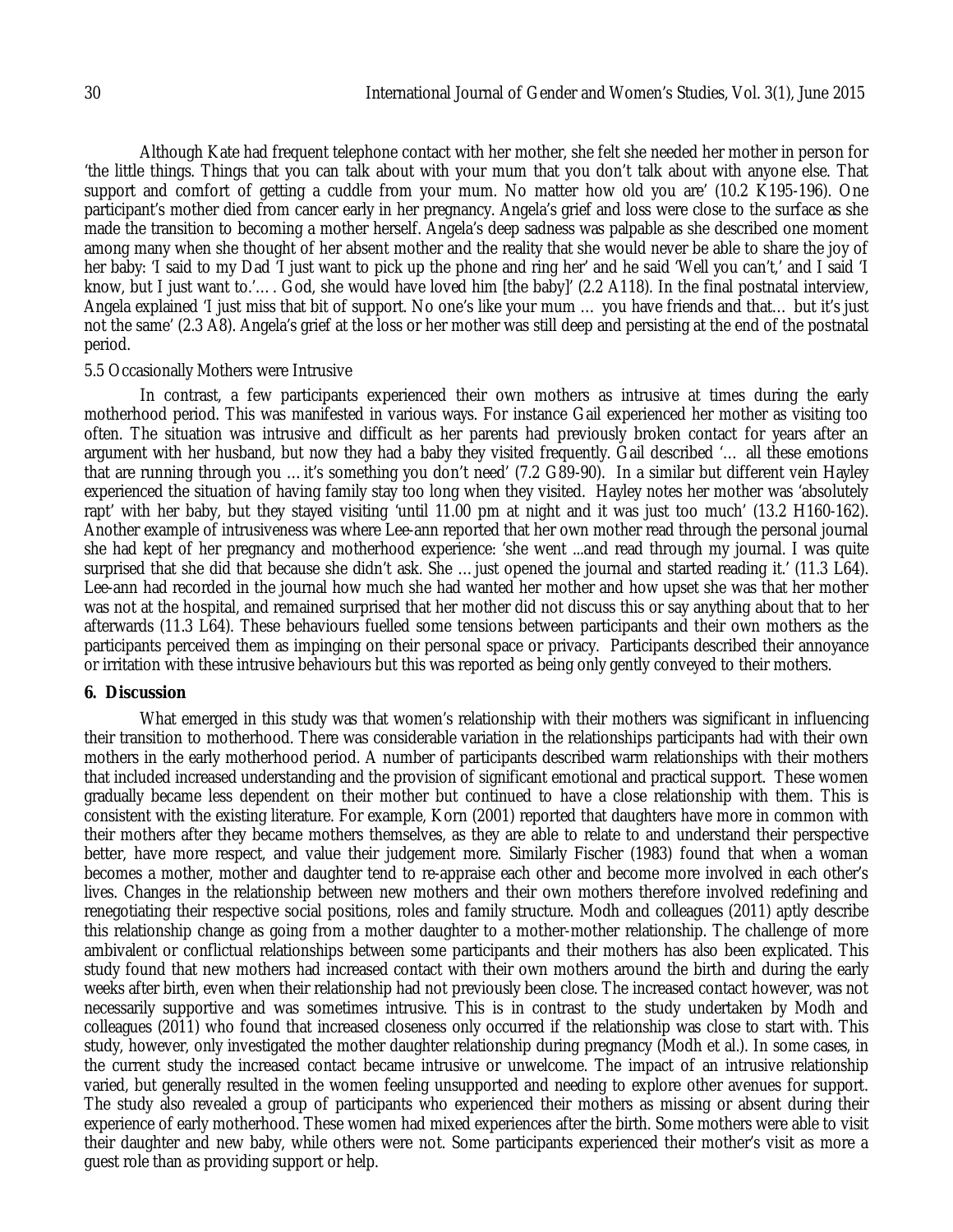These women commented that they missed the support and comfort of their mother. This was not something documented in the literature. While the literature focusses on adolescent mothers with mother daughter conflict in the postnatal period (Jacobs & Mollborn, 2014; Bunting & McAuley, 2004), the circumstances of mother daughter conflict or ambivalence between adult women is documented more in diaries and anthologies of motherhood. For instance, Chesler (1979), describes an intensely conflictual and ambivalent relationship between herself and her intrusive mother, while, Woolfe (1996) depicts the relationship between a new mother and her own mother as characterised by communication difficulties, disappointments, and the new mother's yearning for her mother's understanding. There is a paucity of research investigating women's relationships with their own mother during the postnatal period. The insights from this early motherhood research enrich understanding in this regard. Relationships can range from those that are extremely helpful and supportive, discerning new understandings of their own mother, to more difficult and exacting relationships and also those that are challenging due to 'missing mothers'. It is part of the role of health professionals such as midwives and maternal and child health nurses to engage with new mothers and offer support to women according to their needs.

#### **7. Implications for Health Workers**

Relationships can undergo considerable stress and change as women make the transition to first time motherhood. Midwives and Maternal and Child Health nurses are strategically placed to provide care and education to expectant and new parents by including discussion on communication and relationships in antenatal education. Supporting women with information and skills to explore communication and relationships, and planning support at home would promote, protect and support relationships in the early motherhood period. Furthermore, new mothers with missing or absent mothers need gentle support. Having a baby is a time when most women 'need their own mum'. Some additional nurturing will not replace their mother, but it might fill the gap just a little. Supporting expectant and new mothers to identify support networks and promote self-care can reduce the void created by the absence of their own mothers. In addition, for those women who are affected by intrusive behaviour, support through active listening and assisting them to develop assertiveness skills may be useful. Many women feel more vulnerable and sensitive when they are new mothers and providing a listening ear or support to be assertive could be initial steps. Women's relationships with their own mothers can vary widely. The degree of support that a woman's own mother may be able to offer extends along a continuum. It may also be prudent for practitioners to not ask a struggling or distressed new mother 'Could your mum come and help for a few days?' but rather 'Would it be helpful to have your mum come for a few days?'

### **8. Limitations**

While the cohort participating in this study was small, the serial in depth interviews have enabled rich exploration of participants' experiences of early motherhood and their relationships. The study was based in one rural area and may not necessarily reflect the situation in other population groups (for example among women who live in metropolitan areas). The information from this phenomenological study about women's experiences relate to this specific cohort and while the findings offer some insights these are not generalizable to other populations.

#### **9. Conclusion**

Pregnancy and new parenthood involve major transitions for first time mothers. Participants' own mothers were often very supportive during the early motherhood period, but some tensions existed when the participants' own mothers were experienced as intrusive, or were absent. These findings can be used to enhance Midwifery and Maternal and Child Health Nursing practice, both in the clinical care and education provided to expectant and new parents by including a discussion on communication and relationships. Health workers such as Midwives and Maternal and Child Health Nurses need a working knowledge that relationships undergo significant stress and changes when women become mothers. Developing knowledge and skills to explore issues such as communication, relationships and planned support at home would promote, protect and support relationships in the early motherhood period.